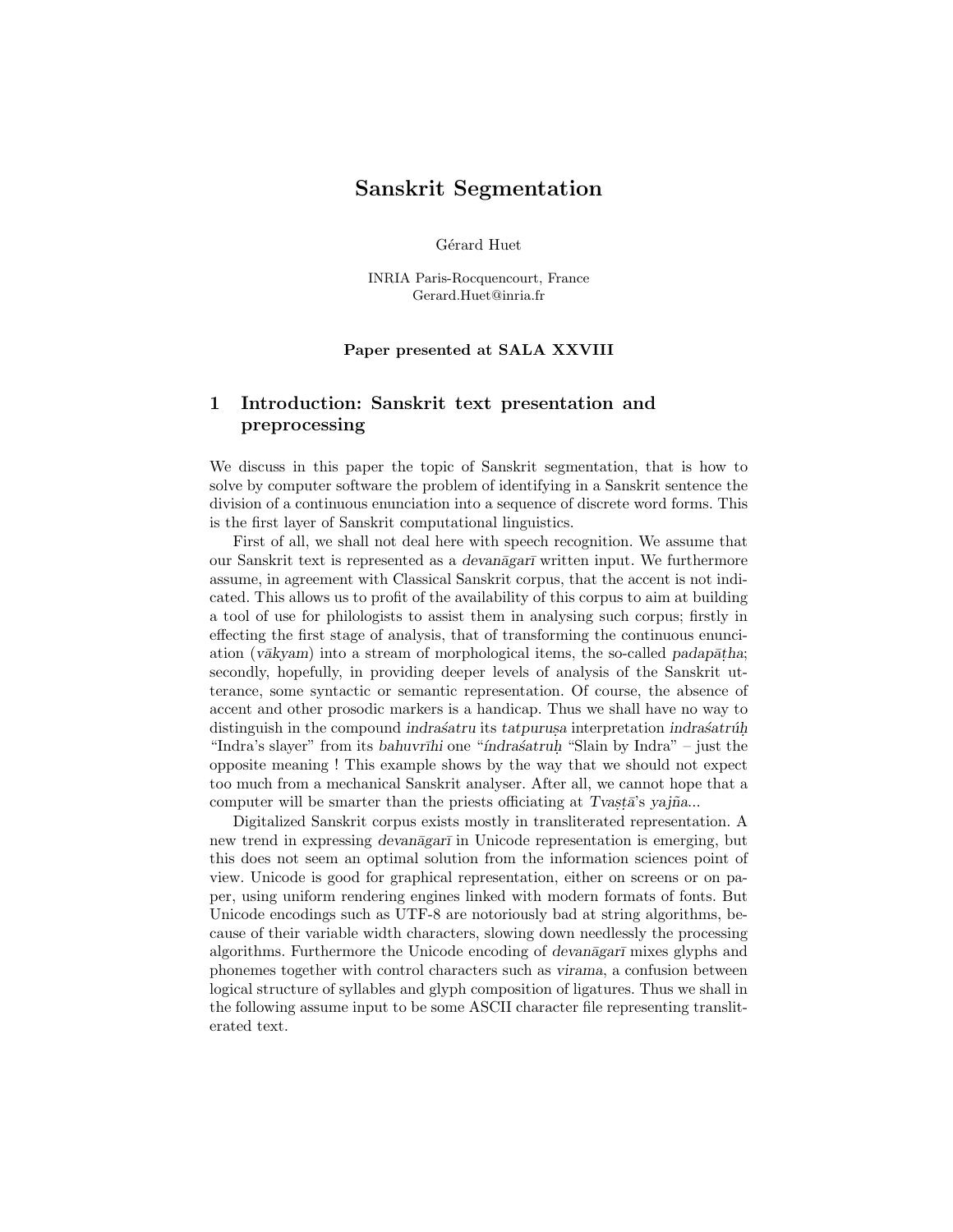Of course there are many competing systems for Sanskrit transliteration. Some groups prefer transliteration schemes where each phoneme is represented one-to-one by a Latin character, leading sometimes to weird-looking encodings. Of course, this has the slight advantage that transliteration is thus trivially a prefix code, exempt from ambiguities. Several popular transliteration schemes, such as Velthuis' s scheme, which we shall use in our examples, write ai and au for the long diphtongs, leading possibly to ambiguities, albeit only for rare words with internal hiatus, such as *pra ucya*. Anyway, the choice of one transliteration scheme or another is completely irrelevant to the problems of text processing such as segmentation. Files encoded in one scheme may be transduced in any other scheme by very fast linear time transducers easily available as Perl scripts or others, so this is a non-issue.

What matters, however, is a lot of detail about marking hiatus or giving segmentation hints such as the avagraha, noting elision of an initial a by sandhi. It is usual for helping the human reader to separate words by spaces, but then there are two completely distinct traditions to present the phonemic segments. One is so-called the *padap* $\bar{a}$ *tha*, where sandhi has been undone. The other one is to break the stream of phonemes by blanks without undoing sandhi, respecting the devanagar<del>i</del> reading, such as yad iha asti tad anyatra yan neha asti na tat kvacit, to be compared with its un-sandhied pre-padap $\bar{a}$ tha form yat iha asti tat anyatra yat neha asti na tat kvacit "What is here (i. e. in the Mahābhārata) is found elsewhere, what is not here is nowhere to be found". We would like to profit of these segmentation hints (to the extent that we indeed trust them) and undo sandhi separately on each chunk rather than on the full *yadih* $\bar{a}$ stitadanyatrayanneh $\bar{a}$ stinatatkvacit, which is unavailable anyway since unreadable (of course the original devanagar $\bar{\tau}$  is readable, but human reading proceeds by direct identification of syllable groupings by their glyphs, and this is lost in transliteration).

The difficulty is that the problem is somehow ill-posed, like unfortunately most problems in real life. There is no systematic solution to the presentation of transliterated text with segmentation hints. For instance, hand segmentation may leave compounds whole, or may break them into constituents. For instance, the critical edition of the Mahabharata as transliterated by the team of Pr Tokunaga indicates segmentation points inside compounds with dots, such as  $\langle$  siva.lingam. The Clay Sanskrit library uses its own specific notation. Actually, even the use of avagraha in devanagari text is itself a late convention, and there seems to be no generally agreed standard of its use.

One important fact to notice is that transliterated Sanskrit with blank space is essentially ambiguous, because some (most) spaces indicate just a segmentation hint in sandhied text, whereas some indicate actual hiatus in the devan $\bar{a}$ gar $\bar{\tau}$ text. For instance, consider the following 'chicken logic' aphorism from Kumārila  $(kukkuta n vāva):<sup>1</sup>$ 

na hi kukkutyā ekadesah pacyata ekadesah prasavāya kalpate<sup>2</sup>

<sup>&</sup>lt;sup>1</sup> communicated by A. Aklujkar.

<sup>&</sup>lt;sup>2</sup> we cannot assume the chicken to be half cooking and half laying eggs.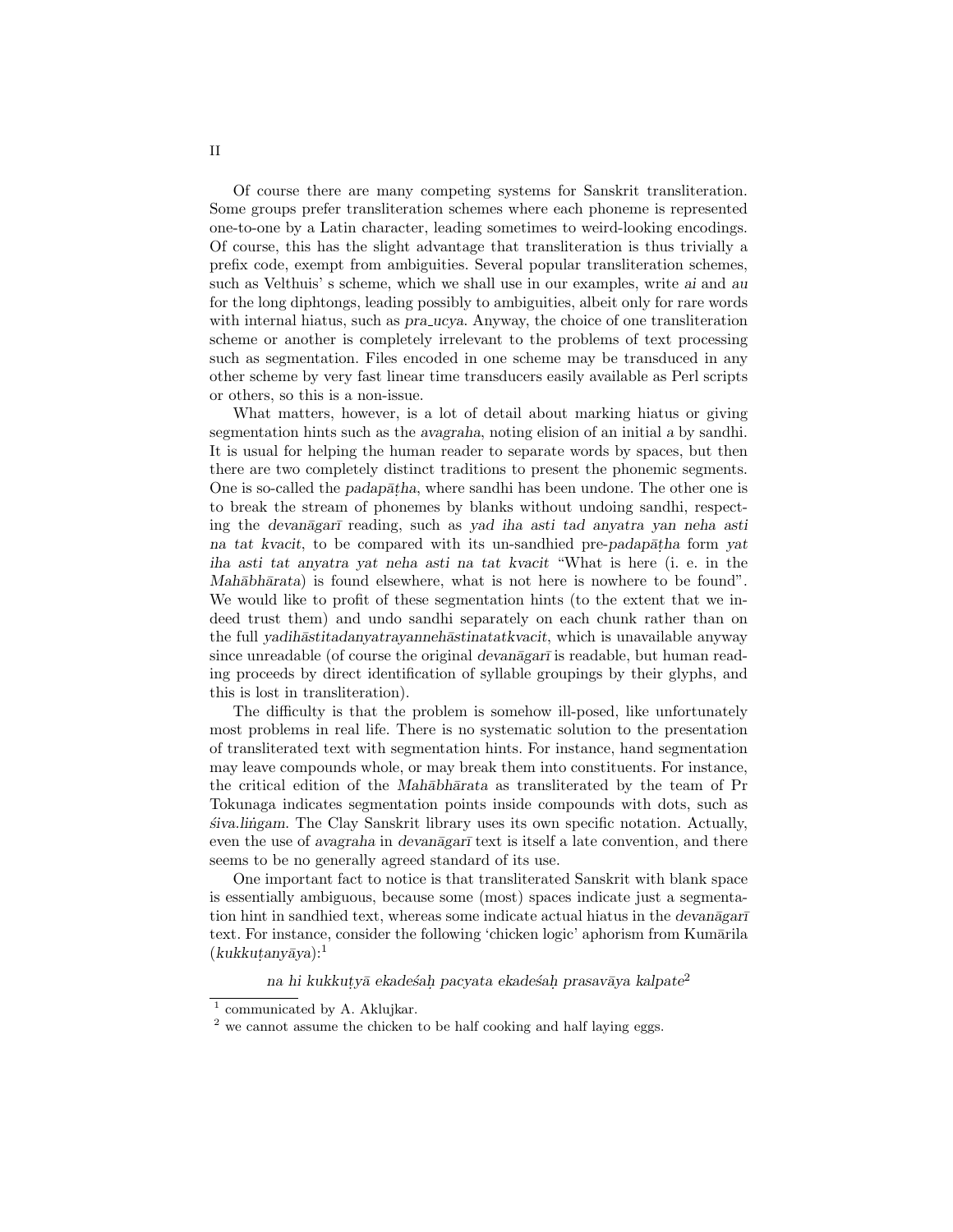Here two of the blank spaces stand for hiatus, and their preceeding words in unsandhied form are kukkuty $\bar{a}h$  and pacyate. The other spaces are phonetically void. This example shows that it is not possible to undo sandhi independently in the transliteration strings separated with spaces. This problem is described at length in the appendix to [10], where a notion of chunk is proposed in a preprocessing phase, so that it is possible to undo sandhi independently on chunks. We shall not repeat here this discussion, which is a bit fastidious.

Another preprocessing problem concerns the *anusvativa* nasalisation sign. Besides the so-called genuine anusv $\bar{a}$ ra in front of spirants and 'r', anusv $\bar{a}$ ra in front of stops is more or less equivalent to the homophonic nasal of such. Thus we may encounter either spellings sandhi or samdhi, and if we do not want to duplicate all such forms in our lexicons we have to assume some standardisation, thus non genuine anusvara is assumed to be replaced when possible by the homophonic nasal, like in sandhi. We remark in passing that it would be incorrect to write  $sasamja$  for  $sasañja$ , a perfect form from root  $sañj$ .

Still another problem is that of common degeminations by scribes, writing tatva for tattva, satva for sattva, chātra for chāttra and the like. Whether such forms are Pāṇinian or not seems open to debate. Sometimes one also encounters weird geminations, like  $k\bar{u}t$ tyate for  $k\bar{u}t$ tyate, this time sanctified by Pāṇini.<sup>3</sup> In any case, such variations are rather frequent, and although the problem is rarely evoked, it must be dealt with.

We shall not discuss further these preprocessing problems, which is an artifact of scribe conventions and philology traditions rather than the essential segmentation problem of continuous devanagar $\bar{a}$  text, to which we now turn.

### 2 Analysis of external sandhi

Words in a sentence are joined by external (bahiranga) sandhi. Thus a first approximation of our segmentation problem is to find a sequence of Sanskrit words such that, after applying external sandhi at their junction, we obtain the input sentence. This decomposes into two concerns, firstly to construct a lexicon of Sanskrit (inflected) words complete in the sense that it contains the vocabulary of the target corpus, and secondly to design an algorithm able to decompose an input sentence into words from the lexicon glued together by (external) sandhi. This decomposition is not unique in general. For instance<sup>4</sup> the small sentence  $\acute{s}v$ etodhāvati may be decomposed into the two words  $\acute{s}v$ etah (white) and dhāvati (runs) joined together with sandhi rule  $a\dot{h}$  |  $dh \rightarrow o dh$ , and meaning "the white (one, horse, etc.) runs". But  $\acute{s}veta$  itself may be decomposed further into  $\acute{s}v\bar{a}$ (dog) and ita (here), joined together with sandhi rule  $\bar{a} \mid i \rightarrow e$ , yielding another meaning "the dog runs (towards) here". Thus we are stuck with non-determinism right at the start of linguistic analysis, and we cannot aim for a unique solution to our problem. We have to construct a set of potential solutions, and somehow use the context or whatever extra information in order to tell the dog from the

<sup>&</sup>lt;sup>3</sup> as pointed out by P. Scharf, in  $s\bar{u}$ tra 8.4.46, hopefully an optional rule

<sup>&</sup>lt;sup>4</sup> this example, originally due to Patañjali, was communicated by J. Houben.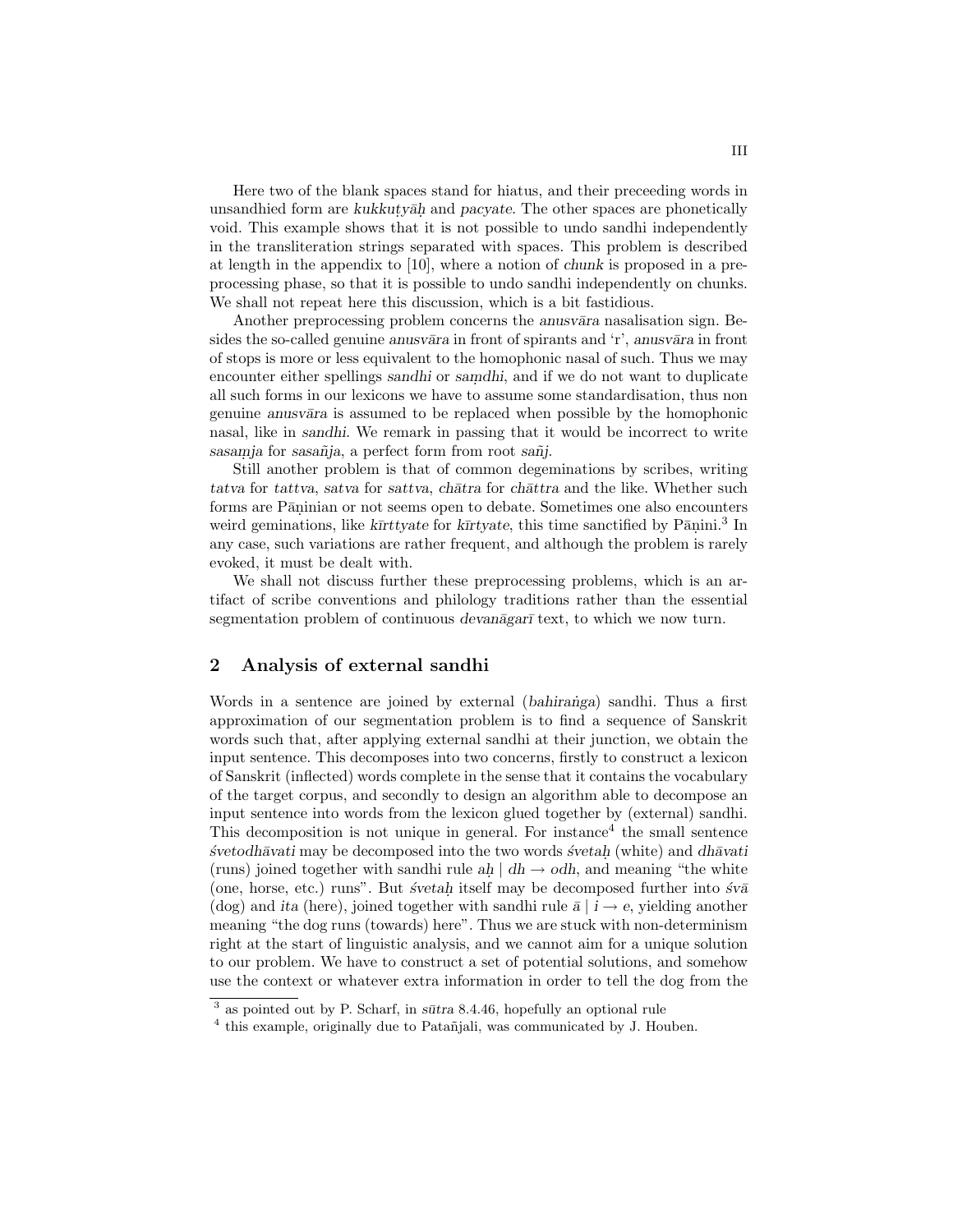horse and choose the relevant meaning. And of course, beyond such genuine ambiguities, we may expect to obtain myriads of nonsense sequences of words, and indeed we do.

Fortunately, external sandhi may be analysed completely in a finite way. More precisely, under a mild assumption (the so called non-overlapping condition), there exists a finite number of solutions to the inverse of a junction transduction, a special case of transducers definable by finite-state automata under which falls external sandhi. This problem is analysed mathematically in [7], where an algorithm is detailed for sandhi analysis, implemented via a finite-state machine compiled from the lexicon. Further publications explain that the solver has good modularity properties [11], which may be exploited here in splitting the lexicon into lexical categories, allowing a finer grain analysis of words, the enforcement of a certain geometry of morphological construction, and variations in sandhi rules according to morphological transitions.

Thus we may now distinguish words between the three main lexical categories of Sanskrit, namely verbal forms, substantival forms, and indeclinables. Let us for instance show the top-down view of the control graph of a simplified version of our segmenter.



Fig. 1. The 10-phases lexical analyser.

We can read on this figure the finite-state description of a Sanskrit sentence S understood as a sequence of Words, where a Word is either a Substantive, a Verb, or an Invariable form. In turn a Substantive is an inflected Noun, possibly prefixed by an arbitrary list of compound-forming noun stems (Iic), or an inflected noun root form (Ifc), necessarily prefixed by a non-empty list of compound-forming noun stems. This last distinction is absolutely necessary in order to avoid bad over-generation of wrong segmentations, where the suffixformations of -pa, -ga, -da and the like would be attempted as substrings of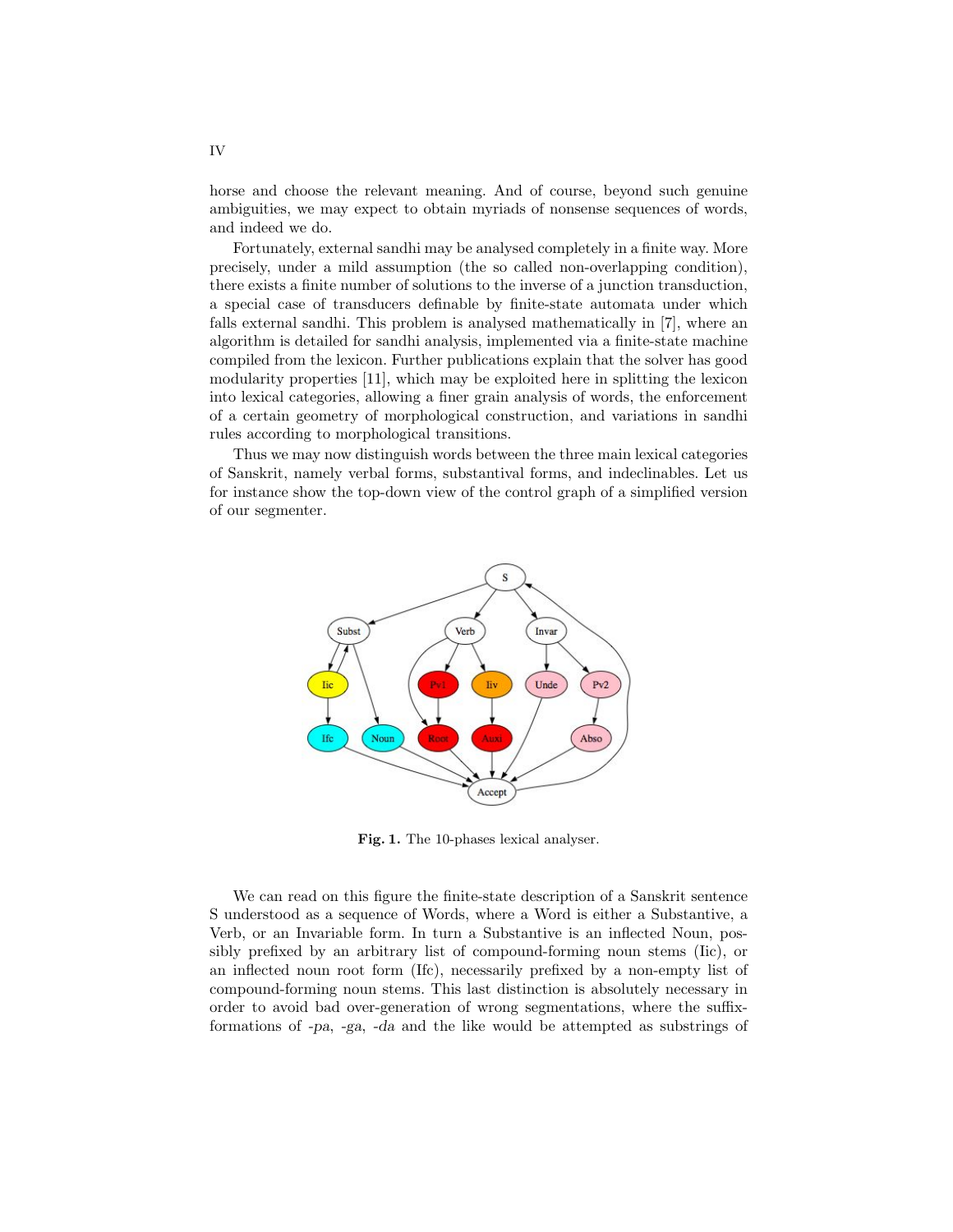all kinds of words if they were allowed as stand-alone. Due to their shortness, these root forms must be restricted to right-components of compounds (except for exceptional roots such as  $bh\bar{u}$  and yudh). Next, a Verb may be a root form, possibly prefixed by a sequence of preverbs (Pv), or it may be a composite form of an auxiliary root finite form, with a special periphrastic form of a substantive formed with an  $-\bar{i}$  suffix (technically designated as *cvi* in Pāṇinian terminology). We coined for them Iiv  $(in\ initio\ verbum)$  by analogy with Iic standing for in initio compositi, a common Western categorization. Such compound forms are rarely described in grammars, although they form very common expressions such as ghanī bhū (to harden), dūrī bhū (to go away), dūrī kr (to send away), navī  $kr$  (to renovate), pavitrī kr (to purify), bhasmī kr (to reduce to cinders), mithunī as (to mate) etc. In order for such compound verbal forms to be recognized as legal Sanskrit, the lexical analyser must accommodate these -cvi morphemes. Rather than trying to have an exhaustive list of such idiomatic usage in our lexicon, and an associated complex sub-automaton, we decided to make this lexical category productive, and to duplicate the finite root forms of auxiliaries  $bh\bar{u}$ , as and  $kr$  (node Auxi in Fig. 1). In a similar spirit of simplicity we decided not to limit preverb prefixes for a given root to the ones explicitly listed in the lexicon, although the corresponding data structure is indeed explicit in our implementation. Instead, we collect all preverb prefixes used for at least one root, and allow to recognize them as prefixes of any root. The slight overgeneration which this induces is compensated in our opinion, firstly in the simplified and thus more compact automaton, and secondly in the generative capacity with which it recognizes preverb formation. Our machine will recognize some verb forms as legal even when the corresponding entry does not exist in our by essence limited lexicon.

Maybe this list of attested preverb sequences is worth listing explicitly, since to our knowledge this information is not readily available in standard grammars:<sup>5</sup> ati, adhi, adhyava, adhyā, anu, anuparā, anupra, anuvi, antar, anvā, apa, apā,  $abhi$ , abhini, abhipra, abhivi, abhivy $\bar{a}$ , abhisam, abhyanu, abhyava, abhy $\bar{a}$ , abhyut,  $abhyupa, abhyup\bar{a}, av\bar{a}, \bar{a}pra, ut, utpra, ud\bar{a}, upa, upani, upasam, up\bar{a}, up\bar{a}dhi,$ tiras, ni, nis, nirava, nirā, parā, pari, parini, parisam, paryupa, puras, pra, prati, pratini, prativi, pratisam, pratyapa, pratyabhi, pratyava, praty $\bar{a}$ , pratyut, prani, pravi, pravyā, prā, bahis, vi, vini, vinis, viparā, vipari, vipra, vyati, vyapa, vyabhi, vyava, vyā, vyut, samni, sampra, samprati, sampravi, samvi, sanni, sam. samanu, samabhi, samabhivi, samabhivyā, samava, samā, samut, samudā, samudvi, samupa, sampra, samprati, sampravi <sup>6</sup> .

Finally, the Invariable words are classified into firstly Indeclinable forms, such as adverbs, prepositions, conjunctions and other function words and particles listed in the lexicon, to which are added the root absolutives in  $-tv\bar{a}$ , and secondly absolutive stems in  $-ya$ , necessarily prefixed by a non-empty preverb sequence.

 $5$  but fuller information about which upasargas are attested with which root is provided in the Upasargārtha candrikā by Cārudeva Śāstri (communicated by A. Kulkarni).

 $6$  in this list tiras, puras and bahis are not actual upasargas, but belong to the category of gati morphemes.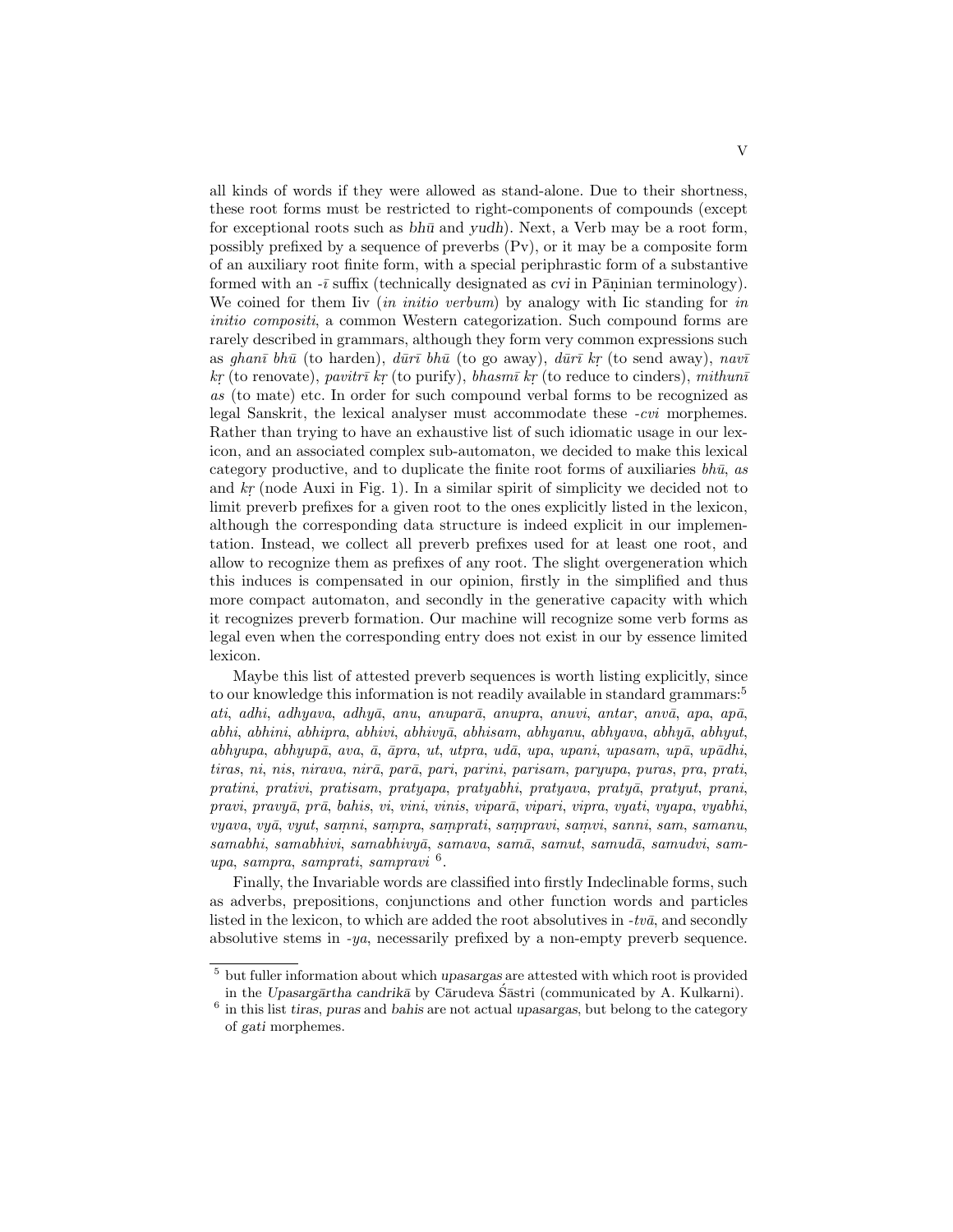We see here how the distinction between the two forms of absolutives (called respectively  $ktv\bar{a}$  and  $lyap$  in P $\bar{a}$ ninian terminology) is dealt with correctly by the regular grammar formalization.

The state graph shown in Figure 1 is only the super-structure at the phase level, since each phase lexical analysis uses a finer-grain state machine compiled from the corresponding lexical database. The inter-linking of the various machines is implicit from the operation of the reactive engine implementing the lexical analyser as a modular transducer [11]. We remark that proper sharing is induced by this mechanism. Thus the two phases Pv1 and Pv2 of the diagram correspond to a unique preverb sequences recognizer.

Since the writing of this paper for SALA, we augmented our transducer in order to deal with first level derivatives krdantas and nan-samāsas, leading to an analyser with 26 phases.

#### 3 Preverb sandhi

Let us now discuss in greater detail the notion of "word" which is implicit from our state diagram. For the verb forms, we already mentioned that compound verbal forms, with auxiliaries  $kr$ , as and  $bh\bar{u}$ , are accommodated, through the (productive) lexical category Iiv. The database Root contains all finite root forms, not just of primary conjugations, but of secondary conjugations as well when they are specified in the lexicon (causative, intensive and desiderative forms). Finally, the database Pv contains all preverb sequences listed above. All verbal forms are thus all words which are produced by transitions going from Verb to Accept in Fig. 1, arrows being interpreted by sandhi. Here one difficulty is looming, the fact that preverbs attach to root forms using ad-hoc sandhi rules, supplementing the usual external sandhi rules with rules triggering retroflexion of 's' (nistapati, nisīdati), parisvajati), of 'n' (pranaksyati, nirnayati), euphonic 's' (samskaroti), elision of initial 's' (uttabhnāti), etc. Furthermore, such rules must operate through prefix operations of verbal morphology, such as augment for past or the various forms of reduplication of verbal stems. For instance, samaskuruta must be producible from affixing preverb sam to the imperfect form akuruta of root kr. Similarly, parisasvaje must be producible from affixing preverb pari to perfect sasvaje of root svañj. We currently have 24 special sandhi rules that handle this problem, and they seem to cover most cases. What is important is that they come in supplement to the usual rules, and thus do not hide them in standard sandhi, and moreover due to the modular nature of our segmenter they apply only to the transitions between Pv and Root, and thus do not provoke overgeneration in other sandhi situations.

Another difficulty is rather subtle, concerning preverb  $\bar{a}$ , which is special as being mono-phonemic. The problem arises form the fact that preverbs are not just morphemes, they are in a certain sense independent words, a remnant of their ancient role as postpositions in the Vedic age, where preverbs were not so rigidly attached to root forms as they became in the classical language. Thus preverbs must be thought of as combining by sandhi with the preceding word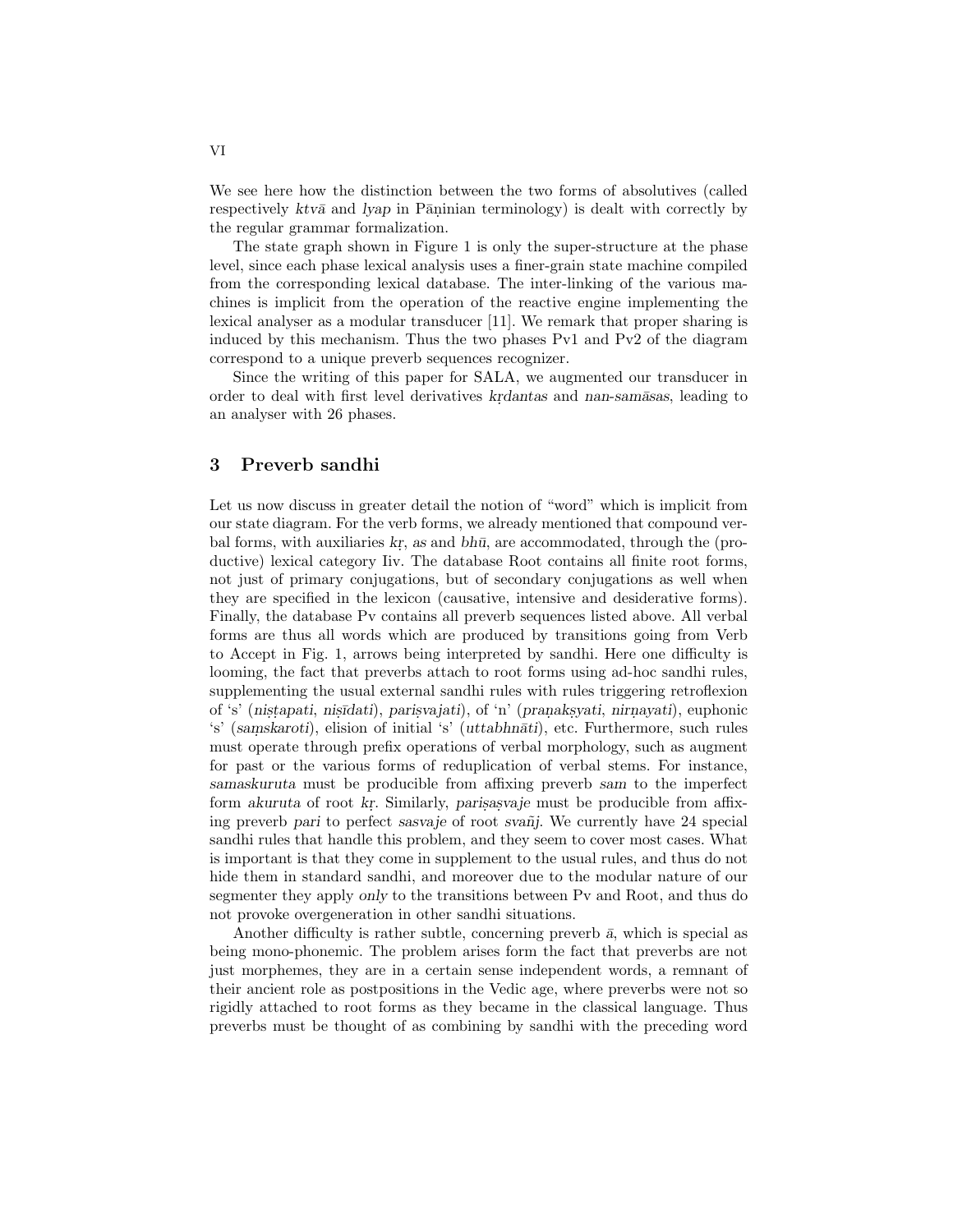in the sentence, prior to combining by sandhi with a root form. This is hardly noticeable, except in the case of preverb  $\bar{a}$ , which is so short as possibly causing a conflict between the two sandhi rules. Let us give an example. The imperative singular 2nd person of root i, to go, is ihi "go". Combined with preverb  $\bar{a}$ , indicating an action directed towards the locutor, it yields ehi "come". Now if we want to say "come here", we can precede this form with adverb iha "here". However, we do not get  $*$ *ihaihi*, as the sandhi of *iha* and *ehi* would predict, but instead ihehi, obtainable by operating sandhi left to right, first between iha and  $\bar{a}$ , yielding *ih* $\bar{a}$ , and only then between this form and *ihi*. Because of the overlapping situation, sandhi left-to-right with autonomous  $\bar{a}$  gives a different result than directly glueing the adverb to the verb form. This exemple<sup>7</sup> shows that it would be wrong to generate a lexicon of verb forms where the preverbs would be affixed in advance. Furthermore, a special mechanism must be coined for verbal forms starting with  $i$  or  $u$  (short or long) in order to simulate the left-to-right sandhi for preverb  $\bar{a}$ . This mechanism (using the so-called phantom phonemes) has been explained in [8].

As we already said, there is a construction of compound verbal forms, using a special  $\bar{\imath}$  stem of nouns, compounded with verb forms of three auxiliary roots, as,  $bh\bar{u}$  and  $kr$  (resp. to be, to become, and to do). This construction is explicit in the diagram of Fig. 1, with lexical categories Iiv (representing the special  $\bar{\textit{I}}$ stems) and Auxi (representing the sub-lexicon of Root concerning the auxiliary forms).

Finally, there are verbs which are not obtained from roots, but from nominal stems, such as  $\acute{s}$ antayati "to appease" from  $\acute{s}$ anta "peace". We treat these verbs more or less as roots, we assume they are lexicalized, even though their regular generation as verbs of present class 10 indicates that the process is fairly generative. Fortunately, it seems that this formation is rare from compound forms, like amitrayati "he is hostile", from amitra "enemy". But we note that such nominal verbs readily admit preverb affixing, like anumantrayati "he consacrates with a mantra", ākarnayati "he listens", parikhandayati "he destroys" or nirūpayati "he determines".

#### 4 Nominal morphology complexities

Let us now turn to substantival forms. An initial remark is that adjectives belong to the same morphological class as nouns, in contradistinction with later prakrits such as Hindi. Thus in Fig. 1 above, Subst will contain all primitive substantival forms, either nouns, adjectives, pronouns or numbers. The two databanks Noun and Ifc stand for inflected forms of nominal lexical items. Ifc contains bare root stems used as nouns, but usually restricted to right components of compounds. Their distinction from non-root nominal stems is essential for curbing overgeneration, since their stems are mostly mono-syllabic. We remark that the indication 'ifc' in standard dictionaries such as Monier-Williams' is ambiguous.

 $^7$  already pointed out in: V. Henry. Éléments de Sanscrit Classique, Paris 1902.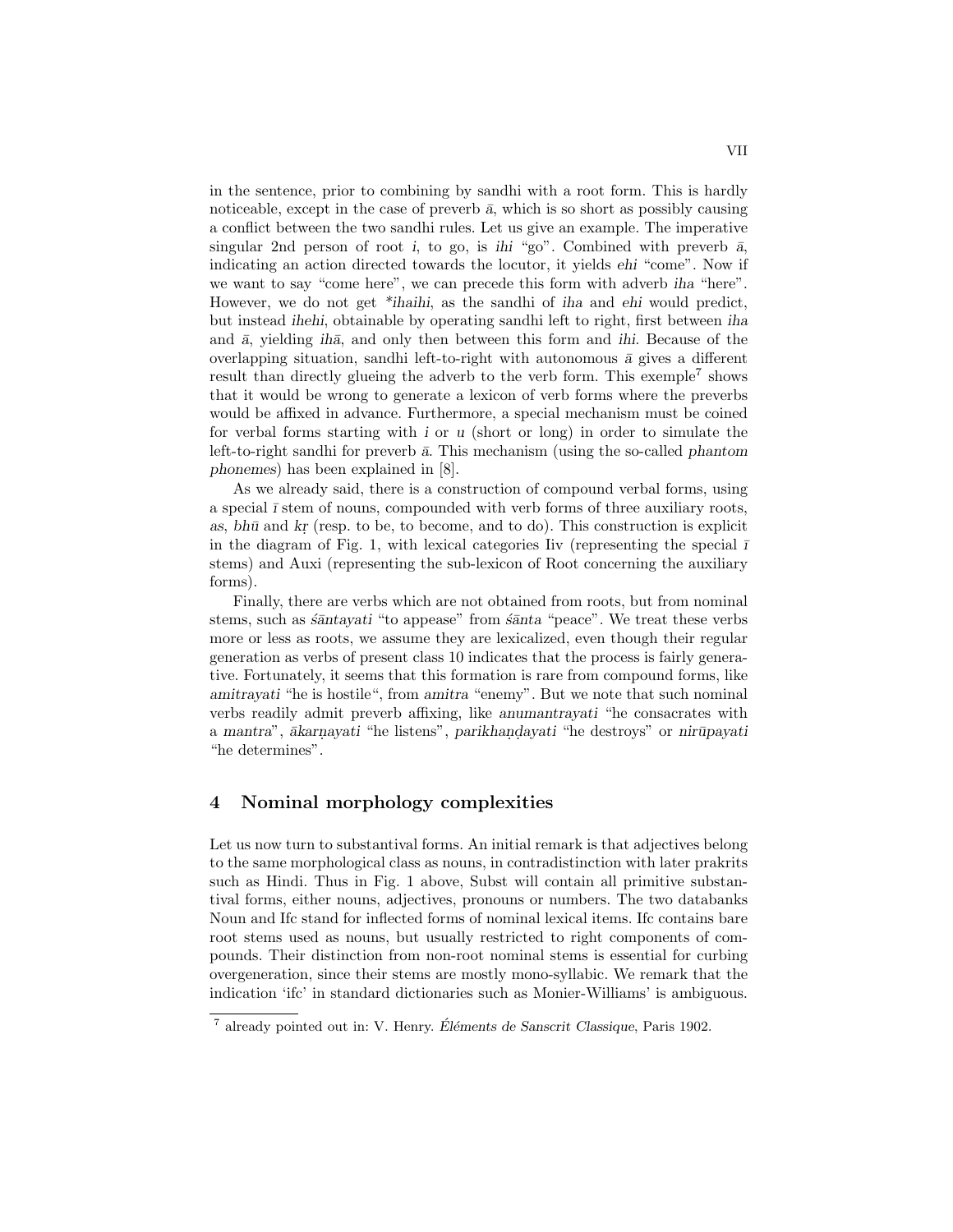It may mean either 'always used as right component of compound' (our use), or it may just prefix some particular sememe of a noun, which in this particular suffixal use has a specific meaning. The databank Iic contains bare stems of substantives, usable as left component of a compound. For instance, the entry  $r\bar{a}$ jan in the lexicon will generate (in Noun) all declined forms of  $r\bar{a}$ jan, for the various genders listed (here masculine) and for the various numbers and cases, plus (in Iic) the bare stem r $\bar{a}$ ja- for compounds such as r $\bar{a}$ japurus. Sometimes the lexicon indicates alternate Iic forms. For instance,  $\acute{s}van$  (dog) will generate alternates sunas- (for e.g. sunahsepha (dog's penis, a curious Brahmin name)) and  $\acute{s}va$ - (for e.g.  $\acute{s}vavritti$  (dog's life)).

The reader understands from Fig. 1 that we capture with our analyser the 'easy' cases of nominal compound forms, obtainable by the regular grammar:

> $Subst := Noun \mid Compound$  $Combound := Iic \cdot Inflected$  $Inflected := Ifc | Subst$

However, a discussion of the completeness of the approach is rather complex, since Sanskrit morphology is far from being an easy topic. We shall not discuss this issue in full detail, since it would require a very lengthy discussion, but will restrict ourselves to a few remarks, assuming familiarity with Gillon's classification of compounds [4].

One important remark is that our lexical analyser attempts to understand the structure of a compound as a (right recursive) linear structure of a sequence of components, rather than as a tree of dependencies. Thus the compound  $\bar{a}$ nandamayakośa will be parsed as the (right associative) sequence  $\bar{a}$ nanda- $(maya-kosa)$  and not as the (left associative) dependency structure written as  $(\bar{a}nanda  $\lt k$  osa in Gillon's notation, consistently with its compositional$ meaning (container of what makes joy). Similarly, a genuinely branching compound such as avalokitestvaragunakarandavyūha will be parsed as avalokita- $\vec{i}$ svara-guna-karanda-vy $\vec{u}$ ha rather than the (more informative) tree structure  $((a$ valokita $\langle \langle \bar{x} \rangle \rangle \langle \langle \bar{x} \rangle)$  associated  $\langle \langle \bar{x} \rangle \langle \langle \bar{x} \rangle \rangle$  (explanation of the qualities of Avalokitestvara). This last exemple shows that we are gaining a reduction in complexity, since a list of  $n + 1$  items can be organised in  $C_n$  ways as a binary tree, where  $C_n$ , the *n*-th Catalan number, is exponential in *n*. Thus a compound with 7 components will get only one parse instead of 132. Of course the reverse side of the coin is that the tagging of compounds we shall get out of our segmentation process is definitely not sufficient to do the fine-grained analysis that is necessary to obtain the correct paraphrase of the compound, needed to understand its sense. However, it suffices for the kāraka analysis of the sentence.

The next consideration concerns the left component stem part. What is exactly stored in the Iic stem bank? I.e., what is exactly a "bare stem" ? The closest Pāṇinian notion corresponding to a Western linguistic notion of nominal stem is that of pratip $\bar{a}$ dik $\bar{a}^8$ . But this notion is both too rich and too poor. It is too rich,

 $8$  Properly, pratipādikā corresponds to nominal base, whereas anga corresponds to nominal stem (Cardona)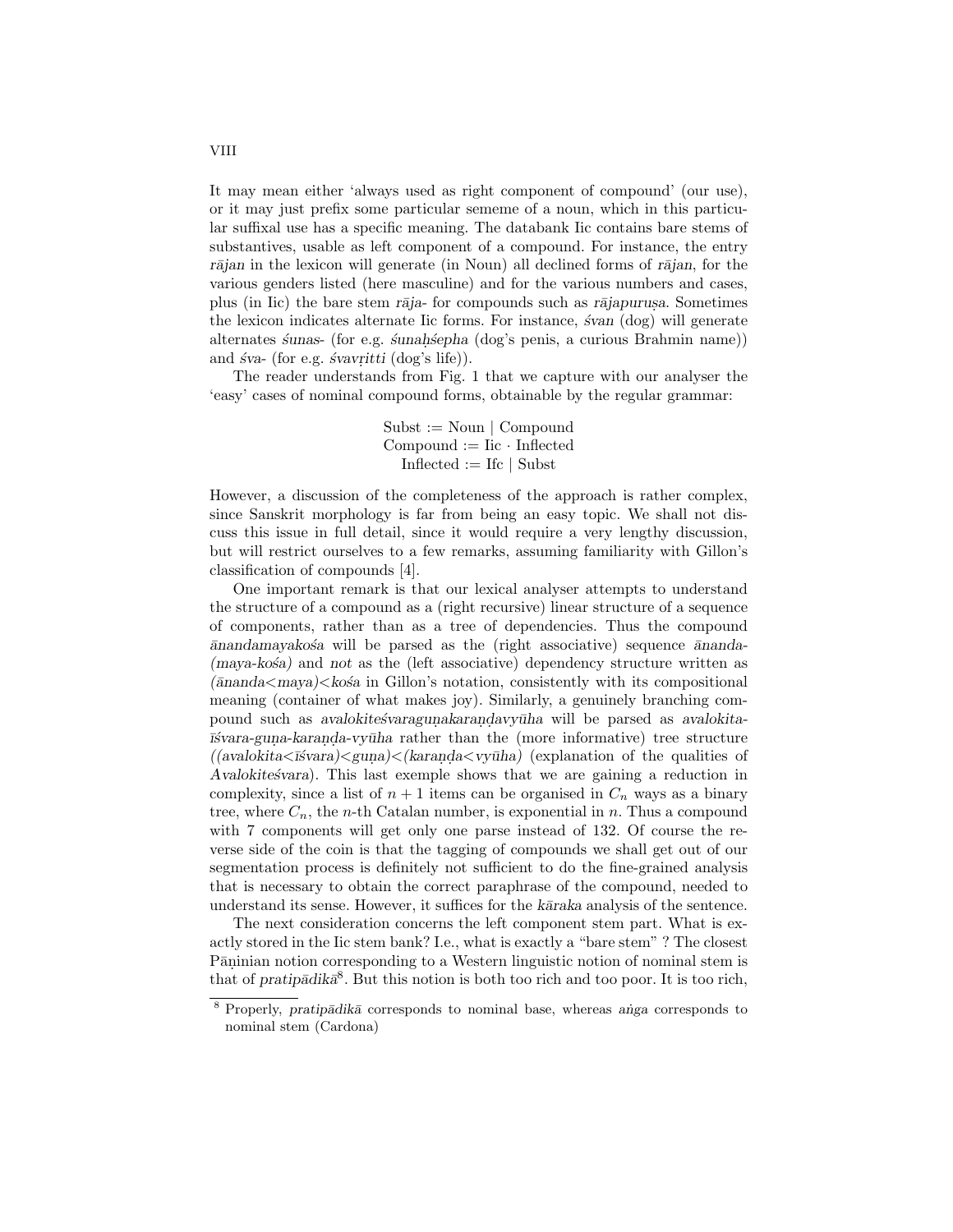for instance in admitting compounding, whereas our first remark is to the effect that we do not need left recursion, parsing components from left to right, one at a time. It is too poor in that the so-called feminine stems used by Western grammars such as durgā are technically not pratipādikās, they are intermediate steps in the declension derivation, with a gender pratyaya (suffix). However, some of these feminine stems are productive as left components of compounds, such as durgāpūjā. Thus either the noun durgā (the Durgā divinity) is listed in the entry for adjective durga ('hard to access'), and then we must enter both stems durga and durg $\bar{a}$  in our Iic databank; or else noun durg $\bar{a}$  is listed separately in the lexicon as an autonomous entry, and then the lexicon must mark that indeed it is autonomous enough so that its stem durga is admitted in the Iic databank. But we certainly do not wish to enter every feminine stem in Iic, there would be enormous overgeneration with most adjectives. Note that if durga is listed separately from durga in the lexicon, there will be indeed ambiguity between forms of the adjective and forms of the deity name. And this is a very general problem with Sanskrit lexicography, since there is no special mark for proper names, and since furthermore all proper names derive from common nouns, we cannot make separate dictionaries for ordinary words and proper names, as is customary in Western languages. We are doomed to face the complexity of telling Krsna from krsna (black), since they are undistinguishable in *devanagar*ī.

Actually there are compounds, called *aluk* in the Pāninian terminology, which take a declined form as left component. Take for instance  $\bar{a}t$ manepada, whose left component  $\bar{a}$ tmane is the dative of  $\bar{a}$ tman ('for the self', said of middle voice verbal forms). Or gav $\bar{a}$ mayana ("cows' way" or year), where gav $\bar{a}$ m is the genitive plural of go. Or also yudhisthira (steady in fight) where yudhi is the locative of yudh, with the additional peculiarity of enjoying retroflexion in its sandhi. Similarly apsuyoni (issued from waters) where apsu is the locative plural of ap. Here too, we must assume that this scheme is not productive, and all such compounds must be explicitly listed in the lexicon. Similarly for the dvandva compounds, where double dual forms are glued together, such as mitrāvarunau.

We have now covered the left components issued from substantives. Now we have to face other families of compounds, whose left component is not an autonomous nominal. Now we have two main families. What may occur as left component of a nominal compound, besides a nominal stem, is an indeclinable. We have already seen aluk compounds, whose left component was already declined. Now we deal with genuine indeclinables. Genuine indeclinables in Sanskrit fall in a number of categories. Some particles are function words that are not autonomous, like the coordination particles like ca (and) and va  $(\sigma)$ , negations na and  $m\bar{a}$ , and the quotation ending *iti*, a discourse operator. These do not enter compound formations, they operate at the functional level of linguistic analysis.

Then there are prepositions, like pra, which may be used as morphological prefixes, either as preverbs, or as compound-forming left components, the so-called prādi tatpurusa, in Gillon's classification, such as pracanda (terrible). The word pradi is a false example of such a tatpurusa, as being the compound of pra and nominal  $\bar{a}di$  (begins with), but pra is not analysed as the intensifying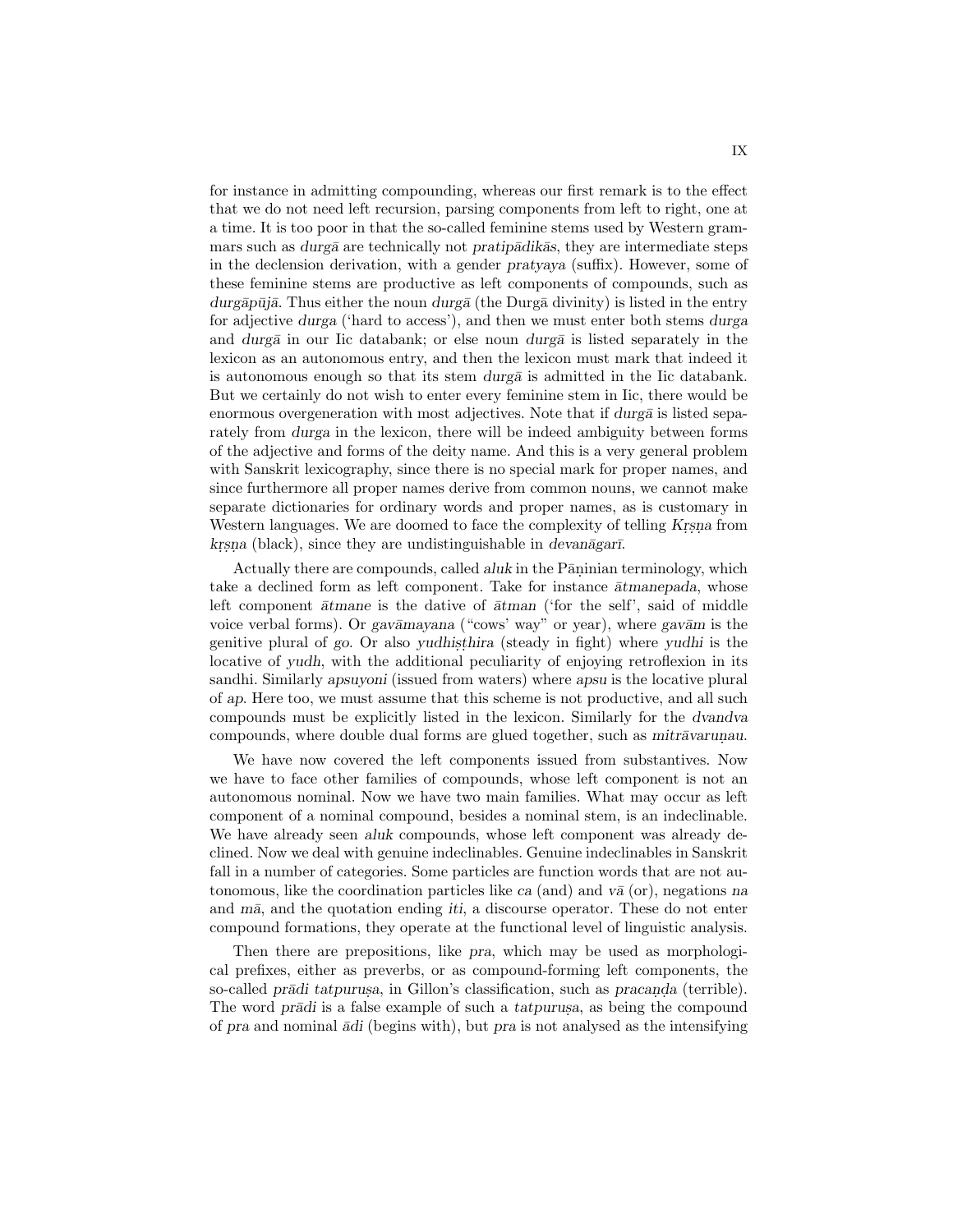preposition, but just quoted as the beginning of the list of prepositions in some  $\text{contextual } ganap\bar{a}tha.$  There is a standard didactic device in Pāṇinian terminology: you name a construct by a canonical representative, like ' $tatpurusa$ ' (that person) is the canonical tatpurus compound, but here pradi only looks like a prādi!

Many prepositions are actually syntactic postpositions, and are autonomous as such, especially in the Vedic language, such as  $\bar{a}$ , prati, etc. We already saw a vestigious remain of the postposition origin of  $\bar{a}$  in the sandhi analysis problem of ihehi. But in the classical language the combinatorics converged towards a prepositional usage, either as preverbs (our Pv databank in Fig. 1) or as left component of compounds. With often an interpretative dilemna. Should prayoga (effort) be analysed as a krdanta formation (1st level derivation of nouns from roots) of verb prayuj obtained by preverb 'pra' prefixing root 'yuj', or as a praditatpurus acompound obtained by prefixing with preposition 'pra' the krdanta derivative 'yoga' of root 'yuj' ? Sometimes the meaning commutes, and distinguishing the two would be redundant. But sometimes the distinction is anavoidable, like for nirvācya, which as a participle of verb nirvac means "what should be explained", whereas as a *pr* $\overline{a}d$  compound it means "what should not be talked about".

We chose in our current implementation to make generative the preverb formation, uniformly for all known preverb sequences, but we chose to restrict krdanta forms to the ones obtainable from stems explicitly listed in the lexicon. This seems easier from a human user point of view, since he can refer to the meaning of a kr.danta formation directly from the lexicon rather than computed through some hypothetical generic preposition composer. It has also the advantage of giving a finer grained description of the meaning when it is not compositional, which is often the case. We have actually developed a participles generator, which allows the segmentation to be complete over the full range of Sanskrit participles (past participle passive and active, present participle active middle and passive, future participle active middle and passive (of the 3 forms), perfect participle active and middle, in all three genders). We can then extend the segmenting automaton from the one shown in Fig. 1, and improve its recall. However this extended segmenter tends to over-generate, and the current thinking is to use it as a tool for incremental lexicon acquisition rather than as the main machinery.

All this digression may be summed up by the acknowledgement that in the current design, we do not analyse *prādi* compounds as such. This is true also of nominal prefixes such as su (good), sa (with), dus, ku (bad), ko and vi (ambiguous between not and very). Thus the compound vimukha will be recognized whole as a lexical item, although in the lexicon its etymology is recognized as vimukha. And other similar compounds may fail to be recognized, if they have not been lexicalised. Note that often retroflexion arises at the junction with these prefix morphemes, like in durnāman and visama, which justifies treating this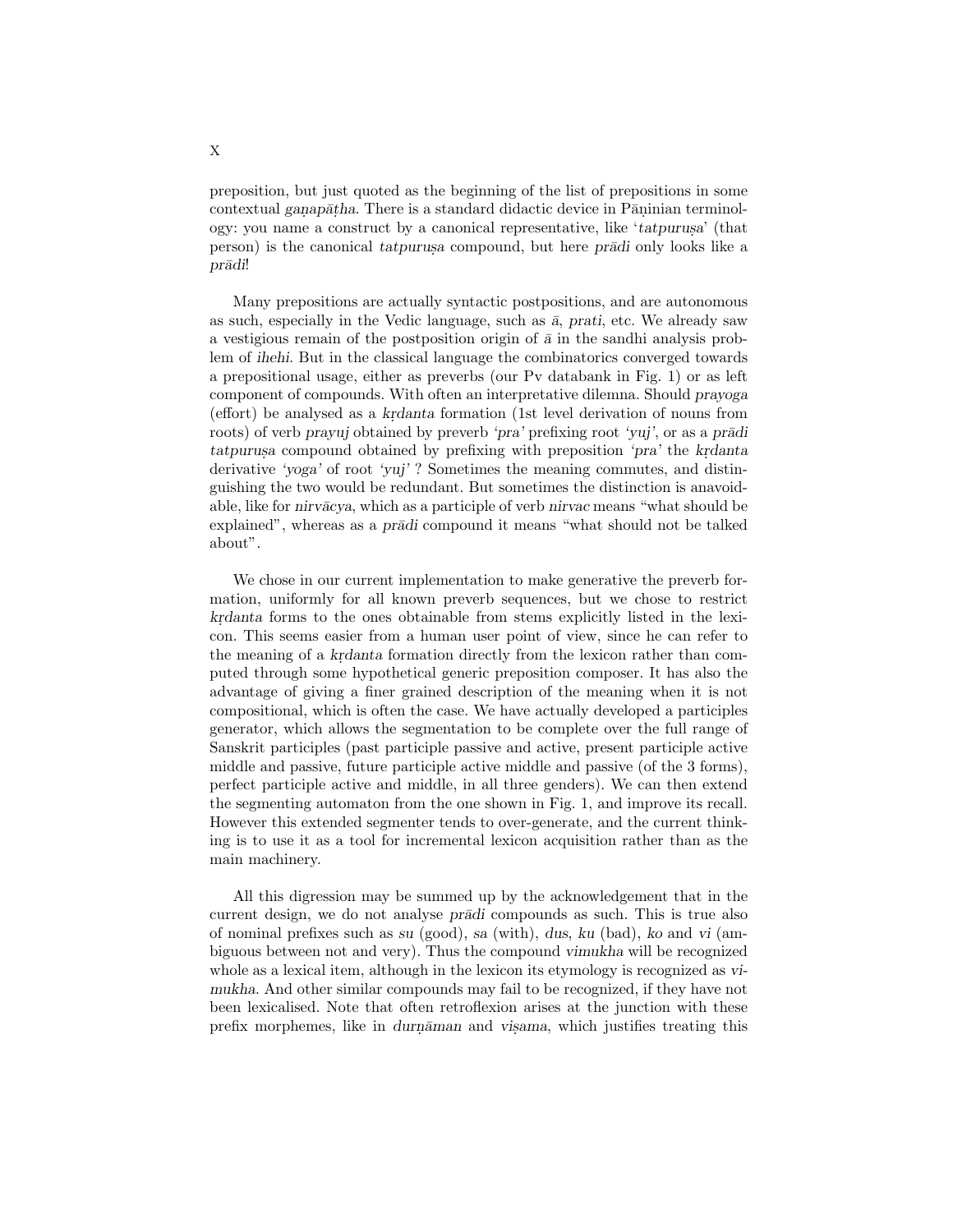construction within derivational morphology rather than compounding.<sup>9</sup> But after all, look at Monier-Williams, and you will see that there is no unique entry for the prefix su, that would run for many pages. A half measure compromise was made, by distributing all svadi compounds along with the first letter of their right component. The same goes for sa.

We have kept for the end the most common and vicious particle, namely the privative prefix  $a-$  (an- in front of vowels). It forms the so-called nan tatpurus. class [4]. The mind boggles at the idea that phoneme a could be treated as autonomous for segmentation. We already have the problem of  $\bar{a}$  splitting four different possible ways occurring often enough without having a generative privative prefix, so we decided here too not to treat nañ constructions as compound forms, but just as internal morphology of lexicalised items. After all, if the meaning of this particle was compositional, the Pune dictionary project could be finished very soon, once they complete the dictionary entries beginning with an. We could just get the meaning of any noun by looking up its hypothetical nañ compound and inverting its meaning!

We are not quite done yet with aluk compounds. Some compounds have an indeclinable as left component. We find adverbials such as the coordinations yathā and its correlative tathā (thus), but also the odd list mithyā, satrā, sadha, saha, punar, upari, alam. Now there are several cases. Sometimes these adverbs form compounds such as  $tath\bar{a}gata$  (thus come), which keep the nominal category of their right component, and decline in the same way. There is no reason to treat these compounds as different from the standard tatpurus is. Then either we could make them generative, by entering say  $tath\bar{a}$  in the Iic bank, or else just keep whole the ones that are lexicalised, and avoid overgeneration with their autonomous use. It is a design choice.

But there is also the case of so-called avyayībhava compounds "turned into indeclinables". The whole compound now inherits its adverbial role from its left component, and it becomes an invariable form itself. The problem is, what is the assumed form of the right component, with respect to its stem ? Well, it depends. Sometimes, it is a declined form, typically a singular neuter in the accusative. For instance, consider yath $\bar{a}$ sth $\bar{a}$ nam (each one at its proper place). It can be analysed similarly to a tatpurusa, glueing the Iic component yath $\bar{a}$  to the accusative declension sthānam of its right stem sthāna. And it will be left to the syntax to recognise this accusative as an adverbial, a quite common construction. The fact that the hypothetical yathāsthāna is used only in this form is only in the eyes of the beholder, there is nothing special here. Indeed our lexer may recognize separately vath $\bar{a}$  as an adverb and sth $\bar{a}$ nam as the accusative form of a neuter substantive used as an adverbial, and leave it to a further analysis to glue the two adverbs into an avyayībhāva compound.

<sup>&</sup>lt;sup>9</sup> Let us note that it may even happen that the right hand side of such a compound be a verbal form, like in svasti, where su is glued to the present form asti (it is); another irregular compound is naciketa, built by compressing a verbal phrase in the passive "(he who) did not understand". Such irregular constructions are clearly not productive.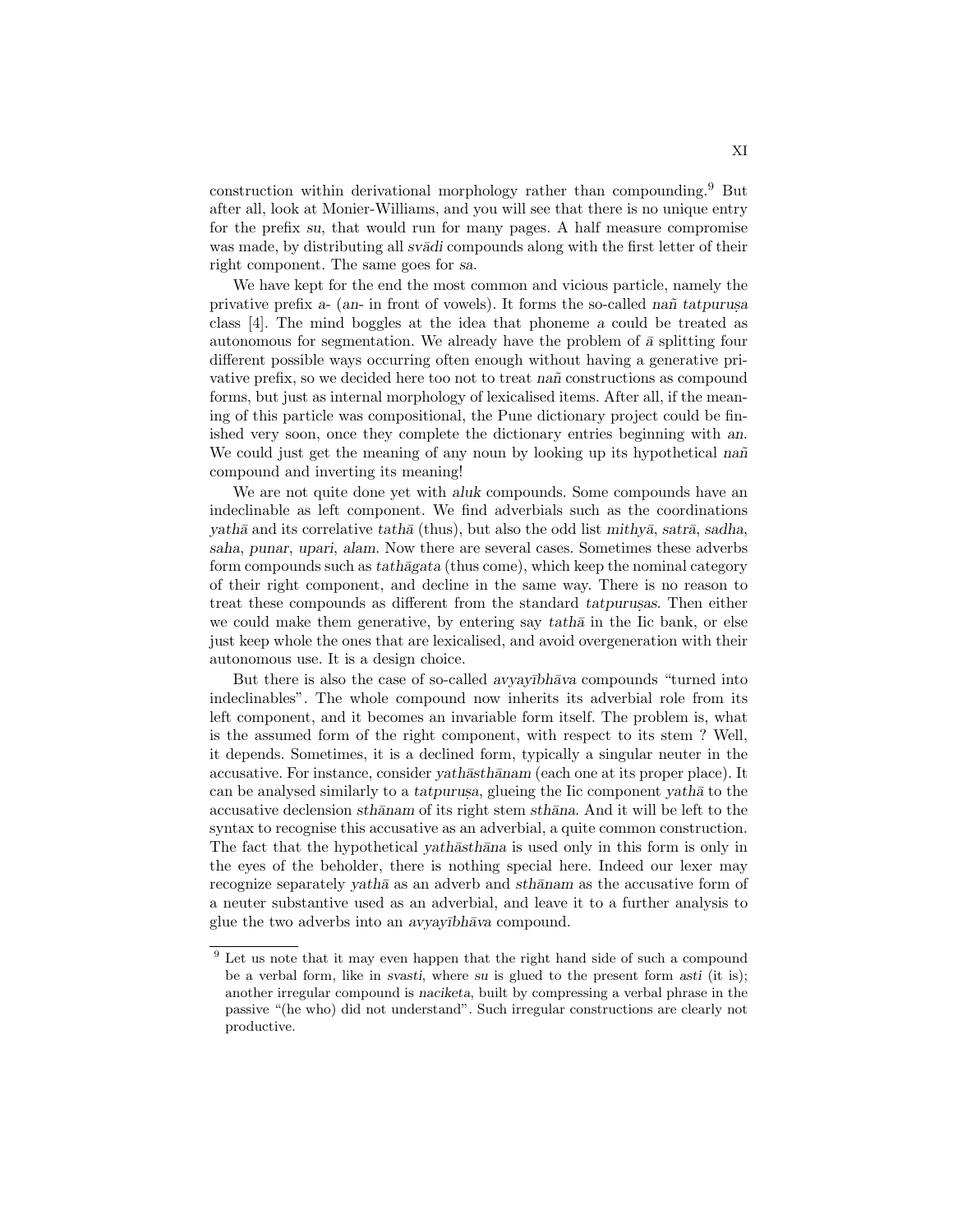However, there is still another situation, which I shall call genuine avyayībh $\bar{a}$ va. It is when the right component is not a bona fide form of the right stem. For instance, yath $\bar{a}$ sakti (as much as possible), where  $\acute{s}$ akti is the bare stem of feminine noun *sakti*, and thus not one of its declensions. Another example is yath $\bar{a}$ s standard (according to your convictions), where the right component is similar to the accusative form of a hypothetical neuter stem  $\emph{israddha}$  induced from the original feminine stem  $\dot{x}$  raddh $\bar{a}$ . In both of these cases, there is no hope of parsing the compound as an initial  $\overline{\text{lic}}$  form  $\overline{\text{vath}}$  followed by a form of the right stem  $\acute{s}raddh\bar{a}$ . It is clear then that we have to augment our phase automaton with another path for indeclinables thus constructed. Again there will be a design decision concerning the trade-off between a generative scheme or a mere lexicon lookup for lexicalised genuine avyay $\bar{v}$ bh $\bar{a}v$ as considered as exceptions.

We are almost done with compounds. If we look at Gillon's classification, we have not yet discussed dvandva compounds, which pose no special problem, except that some are aluk, like double duals such as mitr $\bar{a}$ varunau, but such constructions are probably not that productive in the modern language, and Vedic forms may be lexicalised. The case of so-called upapada tatpurusa concerns the part Ifc of Fig. 1 which we already discussed. So only one family is left, the problematic bahuvrīhi ("much riced", i.e. rich).

First of all, let us mention that we do not consider bahuvrīhi a separate morphological class of compounds, but a specific usage of certain compounds, namely their exocentric usage (anyapadapradhāna) as an adjective. Almost any tatpurus is liable to be used as bahuvrīhi, which will be undistinguishable from it, at least if accent is not marked. For instance, most pradi compounds, such as pramukha (principal), are usable as exocentric compounds, and thus the exocentric usage is orthogonal to the morphological classification. For instance, the nominal phrase bahuvrīhih purusah (rich man) does not pose any specific problem. There is concord in gender, number and case, and this nominal phrase is unproblematic. The problem arises if we want to use this adjective at a different gender, for instance for a rich woman, since vrīhih, rice, a masculine substantive, has only masculine declensions to offer, and thus we cannot obtain say the analogue bahuvrīhyā striyā "by the rich woman" since vrīhyā is not a form of vrīhi. Similarly caturmukhah (he who has four heads) needs the masculine form mukhah that the neuter substantive mukha does not produce. This problem is probably the biggest challenge for segmentation, since exocentric usage is quite common. Here again we have a design decision to take. Either we create a new lexical category of multi-gendered nominals to operate as right components of bahuvrīhis - with the obvious risk of overgeneration, since now many forms will be ambiguous as adjectives or as nouns, introducing a new potential exponential explosion. Or else we limit ourselves to bahuvrī his recognized as such in the lexicon, for which we produce all necessary forms. This is the course followed at present, with automated recording of compounds which possess more genders than their right component.

Now that we have finally examined all manners of compounds, and made sure that we have derivational morphology processes that are sufficient for gen-

XII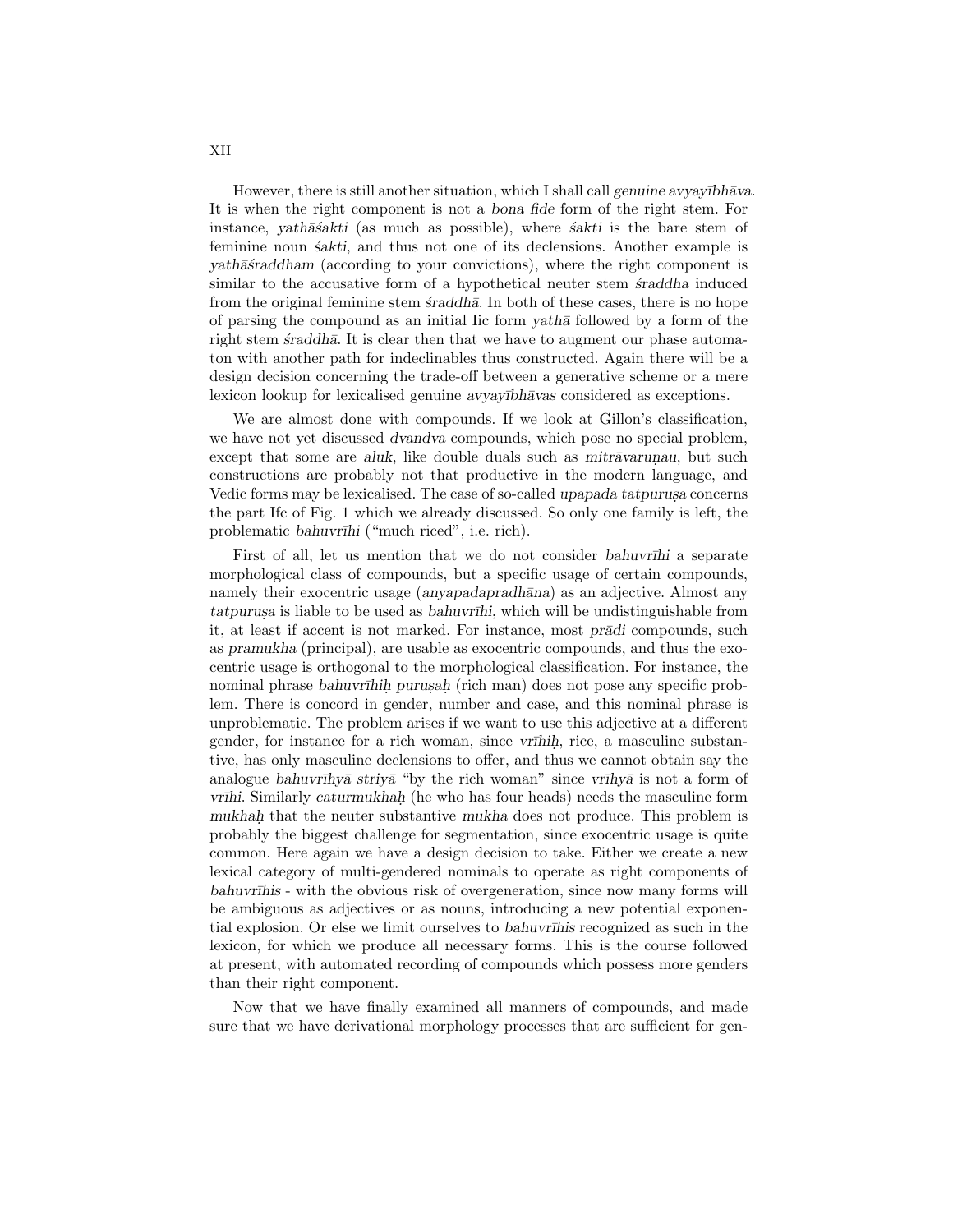erating their components, we should still check that our sandhi splitter will split them indeed, i.e. that their forms are obtained by glueing their components with external sandhi. This is generally the case, but there are certain exceptions, specially in proper names, such as  $R\bar{a}m\bar{a}yana$ , whose assembly uses retroflexion, and which is therefore not obtainable by external sandhi from its components  $r\bar{a}$ ma and  $\bar{a}$ yana. We already noted the case of Yudhisthira, which is aluk in addition. Such exceptions may be collected systematically from the lexicon, so that such irregular compounds are stored whole. Proper names ought to be lexicalized whole, anyway.

A remark is in order here. We consider aluk compounds as a priori exceptions, that is we do not attempt to generate as compounds all compositions of padas (fully declined words). This is different in spirit to the Pāṇinian methodology, where compounds are generated as composition of padas, except that the suffix potentially transforming its left hand side stem into a pada is dropped for all compounds except the aluk ones. This methodology would be disastrous for a mechanical analysis, since it would potentially generate a non-determinism branching factor of 21 (all the morphological forms of a gendered substantival stem under 3 numbers and 7 cases, and even 3 times worse for an adjective having potentially 3 genders) instead of considering only one solution with the bare stem, except in a few exceptions recorded in tables. Even in these cases we take only one form, not all possible ones. This discussion shows that the choice of following a Pāṇinian process or not is not a matter of taste, but may be justified by the specific problem addressed. Pāṇini's method is the natural one for generation, since it assumes that one starts from a semantically meaningful utterance, and ends up with a justification for its phonetic realisation. Thus e.g. the aluk compound ap $\bar{a}$ m. nap $\bar{a}t$  glues the genitive plural ap $\bar{a}$ m to its right hand side nap $\bar{a}t$  justifiably because it designates Agni as "issued from the waters", and similarly the non-aluk compound rajapurus is obtainable by contraction of its paraphrase rājñaḥ-purusa as a sastatpurusa "servant of the king". This makes perfect sense for constructing semantically meaningful sentences. But we are in a completely different game when the computer tries to analyse a sentence without having the slightest idea of whether it makes sense or not.

We made a very long story about segmenting compounds, showing that the problem is far from trivial. The problem is to define generative morphology in regular terms, so that it is amenable to description by finite-state processes. One difficulty is the non-regular nature of retroflexion processes of internal sandhi. Another difficulty is the highly recursive nature of Sanskrit generative morphology, as witnessed for instance in the word-formation diagram in [2]. Roots produce nominals in two rounds (krdanta then taddhita), which combine in compounds, but these may in turn produce nominal verbs which will iterate the whole process. Verbal compounding too is productive. After all, the word avyay $\bar{v}$ bh $\bar{a}v$ a itself is a krdanta of compound verb avyay $\bar{v}$ bh $\bar{u}$ . If we want to capture analytically such forms, we shall have to add transitions from the Iiv prefix bank to a special bank of nominal derivatives of auxiliary verbs, etc. As usual, the more complete the derivational morphology we implement, in order to improve recall,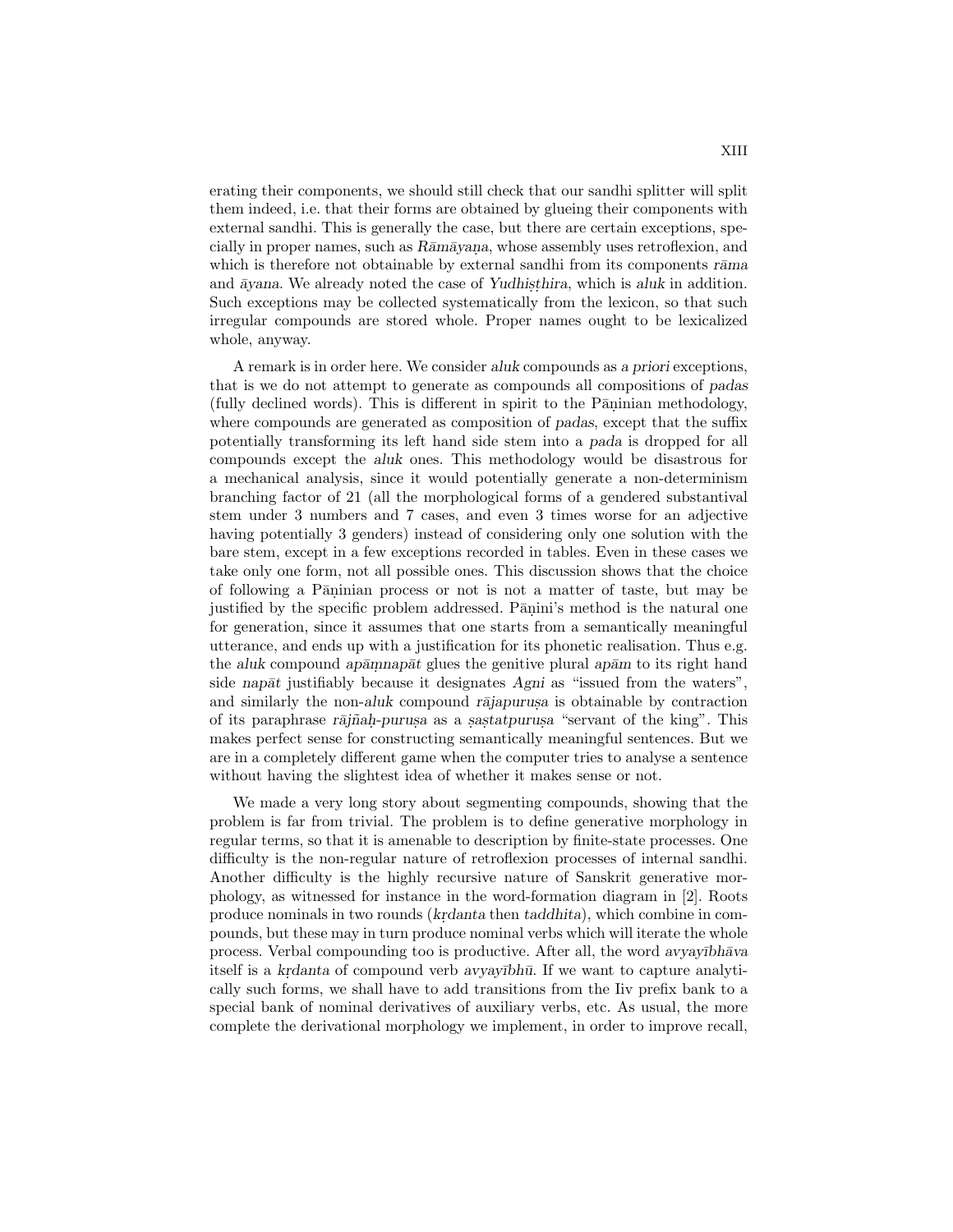the more overgeneration we shall get, degrading precision to unacceptable levels. Thus some compromise must be achieved between generative and lexicalised information, so that we obtain useful parsers.

Another issue that is more or less hidden in morphology production is the assumption that stems are made up of strings of phonemes. This assumption is implicit in Pāṇini's grammar, since phonetico-morphological markers such as pratyāhāras use actual Sanskrit phonemes as encodings in a slick manner, in order to prevent confusion between these markers and actual phonemic segments. In the end of the morphological process all markers are erased, but it is not clear that all intermediate stems may be purged of their markers. And indeed a great freedom exists for the naming of the roots, which are not really autonomous, whence the wide discrepancies in the nomenclature of roots in the various grammars. Thus the root called  $h\bar{u}$  by Renou is called  $h\bar{u}$  or  $h\nu\bar{a}$  by Whitney, and hve by Burnouf and Gonda, whereas in the Pāṇinian tradition it is referred to as hve, but the stem  $h\bar{u}$  is called its angam. In Western presentations of Sanskrit, it is more or less assumed that one may present morphology in such a way that all stems are genuine strings of phonemes, at the expense of multiplying the paradigms. Thus it is assumed that a nominal stem has enough information to point to its generative paradigm (some function of its morphological parameters gender, number and case). But this is only partially true. For instance, you cannot tell what is the nominative singular of a masculine stem in -vas without knowing whether it is obtained as a perfect participle (like vidv $\bar{a}$ n) or not (like ravāh). This difficulty is usually swept under the rug, but the proper informational modeling requires solving rigorously such problems.

#### 5 Filtering out nonsensical segmentations

Now that we have explained our segmentation process, we may put it to actual use and test it. The whole implementation is rather complex. First of all, a generative lexicon must be set up in order to collect the morphological parameters of the roots and other autonomous items. Then the banks of forms, sorted out by lexical categories, must be mechanically constructed. Then these banks of forms are compiled into sandhi splitting transducers, using the technology explained in [7]. Once all these static preparatory steps are finished, we may start the actual segmentation of Sanskrit enonciations, by preprocessing the stream of transliterated input into independent chunks, which are then sent to the segmentation process proper, which will find all sandhi analyses and report them as a stream of potential solutions. Each solution is listed as a sequence of bona fide morphological segments, interleaved with sandhi indications. Each segment may be optionally tagged with the morphological parameters, i.e. presented as a lemmatised stem, where the stem points to the lexicon. Thus we may inspect every returned potential solution and reconstruct a full generation.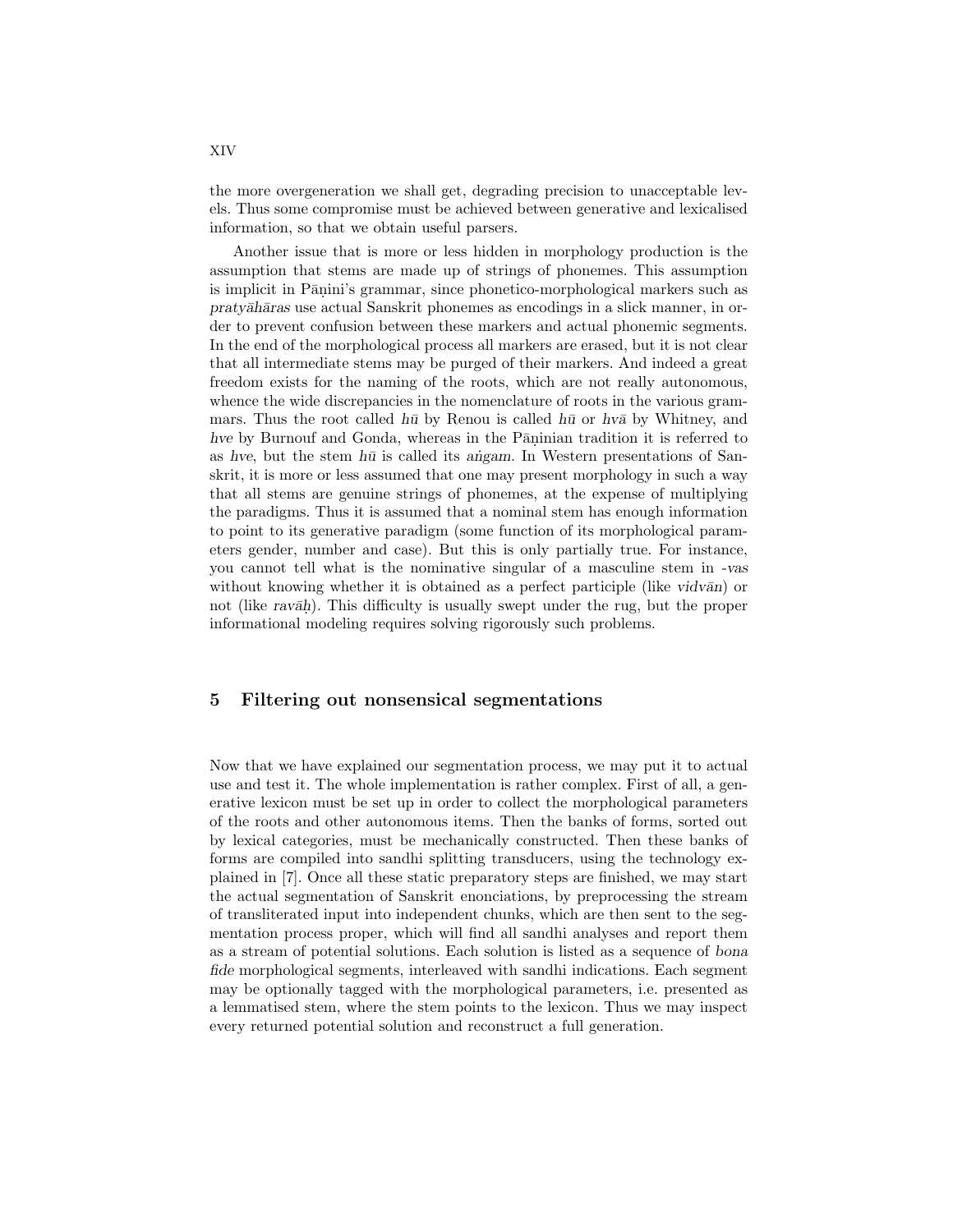A too naive implementation of this process, even using a simplified lexicon<sup>10</sup>, is not directly usable because of overgeneration. There are literally thousands of potential solutions, even for small sentences (typically hemistisch or half  $slioks$ ). A typical ambiguity is between vocatives and compound-formation of masculine stems in -a, leading to exponential behaviour. This is remedied by demanding vocatives to be isolated in separate chunks. This is consistent with the fact that they are not really part of the sentence, but are really discourse components, and that they are distinguished by prosody, so that sandhi is limited. Thus vocative forms are not mixed up with the Noun database of genuine declensions, and are kept in their own separate lexical databank.

Even if one evacuates vocatives and other interjections, there are far too many possible segmentations, most of them not genuine ambiguities like we saw in the  $\acute{s}v$ etodh $\bar{a}v$ ati example, but just totally nonsensical assemblage of words. Thus it is absolutely mandatory to filter out of the stream of segmentations the solutions which do not make sense from a syntactico-semantical point of view. We have implemented a constraint programming algorithm to effect such filtering, which is sketchily described in [9]. This algorithm amounts to some kind of semantic role analysis, similar to the kāraka analysis of Pāṇini. It differs from Pāṇini's analysis in that our analysis is performed on the morphological parameters (cases mediated by voice and mood) rather than on semantic roles. For instance, in the active voice, it is the subject in the nominative that bears the agent role, as opposed to the verbal *vibhakti*. We believe that the main interest of *P* $\overline{a}$ nini's kāraka model is related to the pro-drop character of Sanskrit, where often the agent is altogether ellipsed because it is understood from the context as the topic or theme. On the other hand, a more traditional subject-predicate modeling has the advantage that the concord of a verb and its subject is prominent in the dependency matching, instead of being relegated to an auxiliary role.

We believe that this semantic consistency checking ought to operate at the level of discourse (mah $\bar{a}v\bar{a}kva$ ) rather than simple sentences (v $\bar{a}kva$ ), so that ellipsed elements may be recovered from the discourse context as their anaphoric antecedents. Thus a proper constraint-based segmenter should progressively build a context of semantic roles, in order to construct a dependency structure correctly scoped in this context. We also believe that the proper treatment of mutual coercions between adjectives and substantives ought to emerge from a process of co-indexation, as suggested by Kiparsky [13].

This software is regularly released as a set of Web services publically accessible from the site http://sanskrit.inria.fr/ where facilities are given to select from filtered solutions the intended interpretation. A lot remains to be done to treat correctly coordination and relative phrases. The context management is only in its design phase. The user may specify a contextual topic to help for ellipse management, this is mostly for testing purposes. The segmenter has been tested on simple exemples, taken from an infant primer [14], from sim-

 $^{\rm 10}$  currently our lexicon has 18565 entries, that generate roughly some 250000 nominal forms and 140000 finite root forms; the experimental extended system generates more than 300000 participial forms.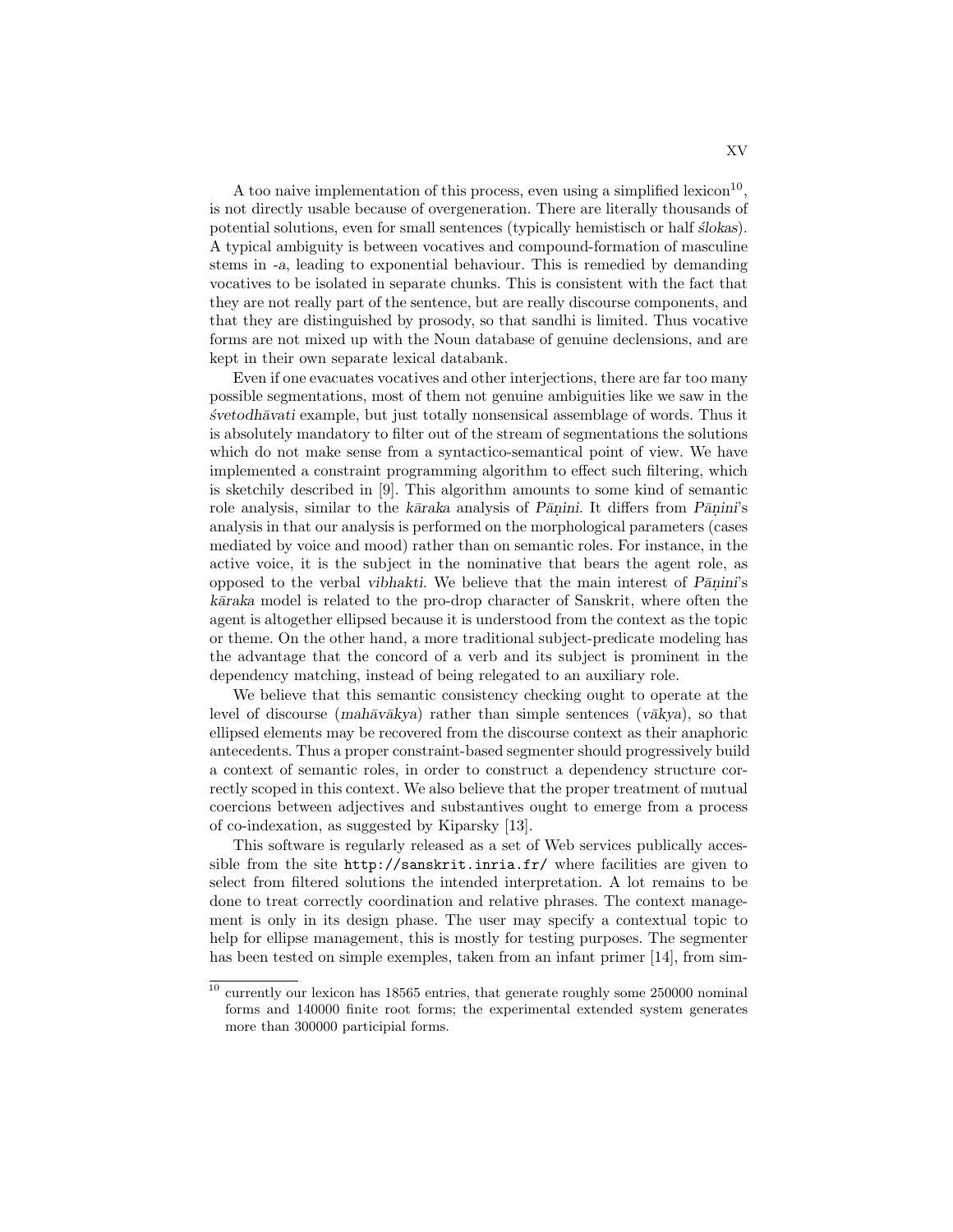ple subhāsita sentences (proverbs), and from the examples provided in Apte's grammar [1]. For the last family, we gratefully acknowledge the cooperation of Brendan Gillon, who put at our disposal his data base of formal analyses of such. Our current goal is to converge on a tagging prototype conceived of as an interactive tool for the user to analyse a piece of Sanskrit text, select the intended interpretation, and build a functional structure exhibiting proper dependencies, with co-indexation and anaphora links in a discourse structure. Once this facility is operational, it will be much faster to analyse a significant number of characteristic sentences, such as the full set of Apte's examples, the examples given in commentaries to Pāṇini's grammar, and some simple texts like Nala's story, for which e.g. Lanmann's reader provides enough explanations to ensure correct analysis. In parallel, the generative machinery for participles could be extended to a fuller krdanta generator. Also some extension of the Noun forms generator could allow for generative taddhita formations, such as the quality nominals in  $t\bar{a}$  or tva. This would facilitate lexicon acquisition from the corpus. The result of this development would be the construction of a Sanskrit discourse treebank, available for optimisation. If the treebank is large enough, it will be possible to use statistical methods to train the constraint evaluation mechanism and optimise its discriminative power, in order to improve the precision of the tagger. It is hoped that we may obtain a tagger precise enough that the non-determinism will be reduced to genuine ambiguity resolution, and thus that the semi-automatic tool will be progressively improved into a fully deterministic analyser applicable to real corpus. We thus hope to bridge the gap with the statistical tagger of Hellwig [6, 5], whose methods ought to apply to our optimisation problem.

Acknowledgment. A preliminary version of this paper was presented in october 2009 at the XXVIII SALA (South Asia Languages Analysis) Roundtable in Denton, Texas.

#### References

- 1. V. S. Apte. The Student's Guide to Sanskrit Composition. A Treatise on Sanskrit Syntax for Use of Schools and Colleges. Lokasamgraha Press, Poona, India, 1885.
- 2. A. Bharati, A. Kulkarni, and V. Sheeba. Building a wide coverage Sanskrit morphological analyser: A practical approach. Private communication, 2008.
- 3. B. S. Gillon. Autonomy of word formation: evidence from Classical Sanskrit. Indian Linguistics, 56  $(1-4)$ , pages 15–52, 1995.
- 4. B. S. Gillon. Tagging classical Sanskrit compounds. In A. Kulkarni and G. Huet, editors, Sanskrit Computational Linguistics 3, pages 98–105. Springer-Verlag LNAI 5406, 2009.
- 5. O. Hellwig. Extracting dependency trees from Sanskrit texts. In A. Kulkarni and G. Huet, editors, Sanskrit Computational Linguistics 3, pages 106–115. Springer-Verlag LNAI 5406, 2009.
- 6. O. Hellwig. SanskritTagger, a stochastic lexical and POS tagger for Sanskrit. In G. Huet, A. Kulkarni, and P. Scharf, editors, Sanskrit Computational Linguistics 1 & 2, pages 266–277. Springer-Verlag LNAI 5402, 2009.
- 7. G. Huet. A functional toolkit for morphological and phonological processing, application to a Sanskrit tagger. J. Functional Programming, 15,4:573–614, 2005.